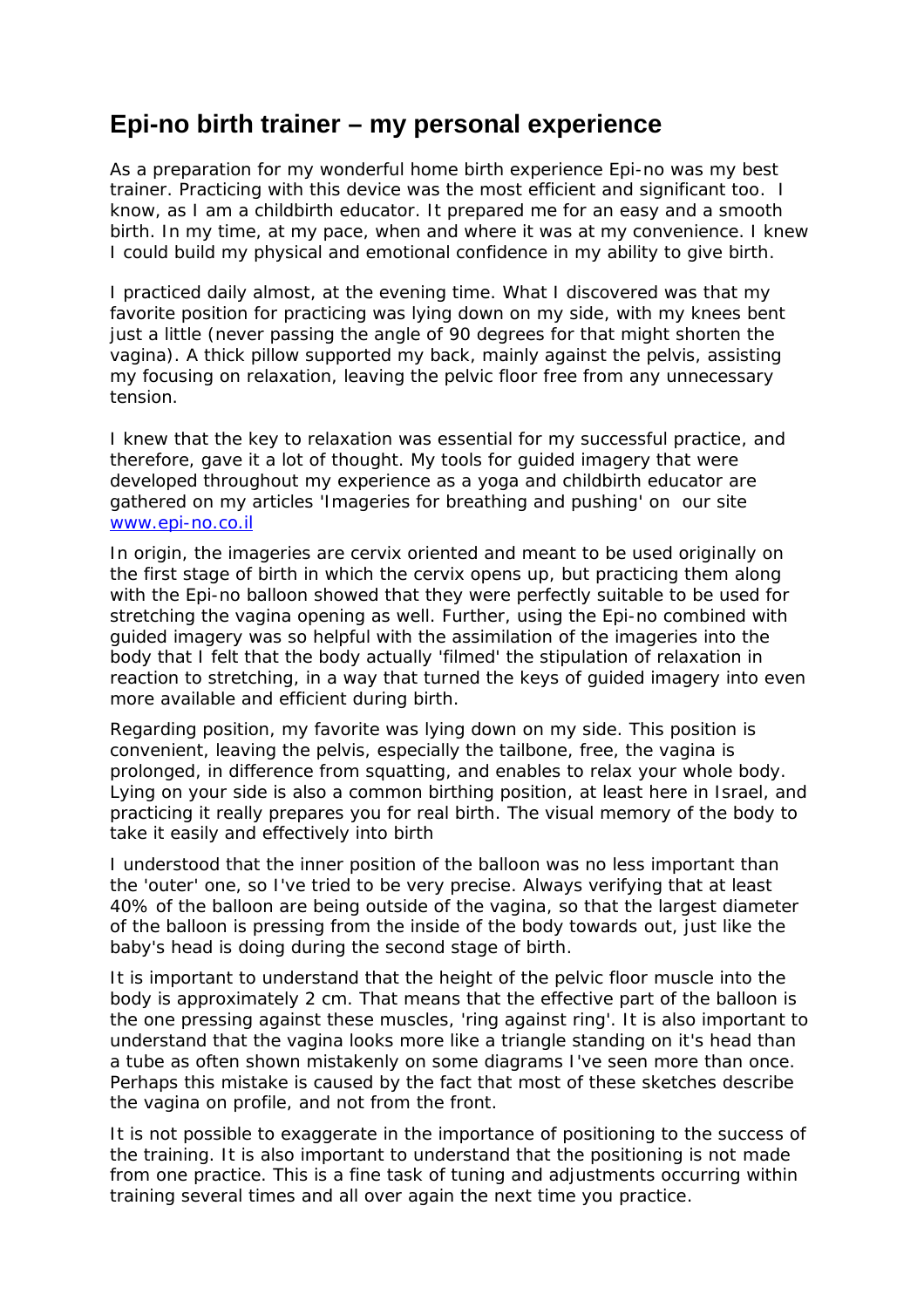Even though this all may sound complicated it is not at all so, once the trainings are getting into furrow, the fine tuning of relocation becomes second nature, and you don't think of it, you just do it.

Regarding the process of training. After positioning the Epi-no inflated I've delayed the balloon inside for 2-3 minutes. As to my self, I've found it very difficult to compete with sequence of long minutes of stretching. This made me break my practice into three 'mini-trainings' every time. After each and every such 'mini-training' I was curious to see what measurement of baby I could have given birth to without a scratch and measured the balloon in it's widest scope, using a flexible measuring tape, in order to get as accurate a result as possible. It is important for me to note that I've decided to use this method at my one risk, knowing it has no reference on the manufacturer's instructions, knowing I'm taking all risks on my responsibility. For me, it was perfectly suitable.

At the end of each mini-session I was curious to know the exact measurement of the balloon and therefore measured it using a measuring tape. A diameter of 26 was easily achieved. After all it was my second birth (in the 1<sup>st</sup>, on '94, the balloon was not available yet).. What I discovered was a certain pattern that repeated itself over and over again. It seemed that the first mini-session was the poorest, reaching the smallest perimeter; the second mini-session improved the achievement by at least  $1/2$  cm, while the  $3<sup>rd</sup>$  maintained the outcome of the second one. In other words, if I reached 25.5 cm on the 1<sup>st</sup> mini-session, indeed I improved to 26 cm on the  $2^{nd}$  and maintained these 26 cm on the  $3^{rd}$ .

Knowing that the average measure of a baby's head is 34 cm I understood I still had way to go. After two days of trampling I took a decision to progress significantly. It was not easy but absolutely possible. I've discovered that what worked for me was using a very constant pace of relaxation-inflating cycles. After the first 10 easy inflations I practiced the relaxation-inflation cycles as automatically as possible, meaning inflated 3 inflations and rested for 3 full breathings, using the counting 1, 2, 3 for each cycle. I personally found counting very relaxing, although this pattern may not be useful for all.

However, after a few times I reached the measurement of 28 – not bad, yet, not enough. I knew something was not working for me anymore in the larger scales. Something was stacked and I had to quest again, look for a new technique that will help me go through the difficulty. I'm a little embarrassed to tell but the thing that started to pecker in me and raise It's head was none other than fear. I was afraid of the implication of failure. Planning a homebirth, I've treated the balloon as the most powerful tool of assimilation. If I fail to cross the border of confidence and convenience, how can I trust my body to perform a homebirth? What kind of a birthing woman am I if I refuse to crack my comfort zone of stretching? How can I afford to give birth well if my training proves the opposite

Unbelievable but this 'inner motivation conversation' did work! These fears became my very efficient partners for training at this stage. Imagining all I might have to go through if I don't succeed (episiotomy, stitches, my reputation as an importer and as a flag-bearer of natural childbirth), and the trainings switched into a new gear. It may sound unbelievable but a good part of the way, from 29.5 to 32 was gained easier that getting from 28-29.5.

A great source of inspiration for me was also testimonials and 'training stories' from my website forum.

Once I reached the awaited measurement of 32 cm, the training slicked into a nimble routine. Deep inside me I knew thanks to training achievements my